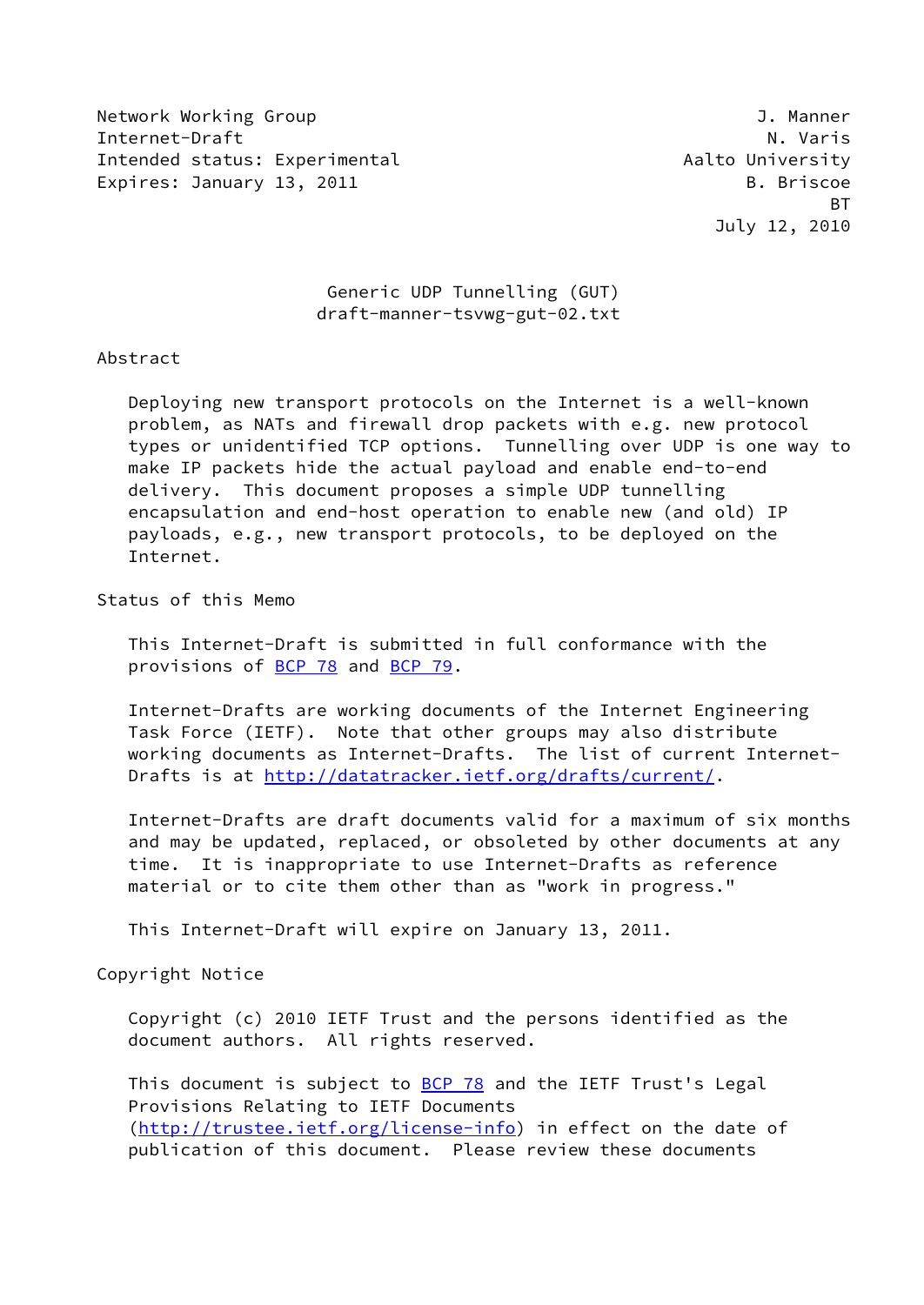Internet-Draft GUT GUT July 2010

 carefully, as they describe your rights and restrictions with respect to this document. Code Components extracted from this document must include Simplified BSD License text as described in Section 4.e of the Trust Legal Provisions and are provided without warranty as described in the Simplified BSD License.

Table of Contents

| 2.                                                                                         |                                                               |  |  |  |  |  |  |  |  |  |  |  |
|--------------------------------------------------------------------------------------------|---------------------------------------------------------------|--|--|--|--|--|--|--|--|--|--|--|
| 3.                                                                                         |                                                               |  |  |  |  |  |  |  |  |  |  |  |
| 3.1.                                                                                       | Extension headers $\ldots \ldots \ldots \ldots \ldots \ldots$ |  |  |  |  |  |  |  |  |  |  |  |
|                                                                                            |                                                               |  |  |  |  |  |  |  |  |  |  |  |
|                                                                                            |                                                               |  |  |  |  |  |  |  |  |  |  |  |
| 3.4. Example with one NAT-PT between the initiator and                                     |                                                               |  |  |  |  |  |  |  |  |  |  |  |
|                                                                                            |                                                               |  |  |  |  |  |  |  |  |  |  |  |
| Deployment Considerations $\ldots \ldots \ldots \ldots \ldots \ldots \underline{11}$<br>4. |                                                               |  |  |  |  |  |  |  |  |  |  |  |
| Encapsulation of protocols without port numbers $\ldots \ldots$ 12<br>5.                   |                                                               |  |  |  |  |  |  |  |  |  |  |  |
| Security Considerations 12<br>6.                                                           |                                                               |  |  |  |  |  |  |  |  |  |  |  |
| 7.                                                                                         |                                                               |  |  |  |  |  |  |  |  |  |  |  |
| 8.                                                                                         |                                                               |  |  |  |  |  |  |  |  |  |  |  |
| 9.                                                                                         |                                                               |  |  |  |  |  |  |  |  |  |  |  |
|                                                                                            |                                                               |  |  |  |  |  |  |  |  |  |  |  |
| 10.1. Normative References 13                                                              |                                                               |  |  |  |  |  |  |  |  |  |  |  |
| 10.2. Informative References 14                                                            |                                                               |  |  |  |  |  |  |  |  |  |  |  |
|                                                                                            |                                                               |  |  |  |  |  |  |  |  |  |  |  |
|                                                                                            |                                                               |  |  |  |  |  |  |  |  |  |  |  |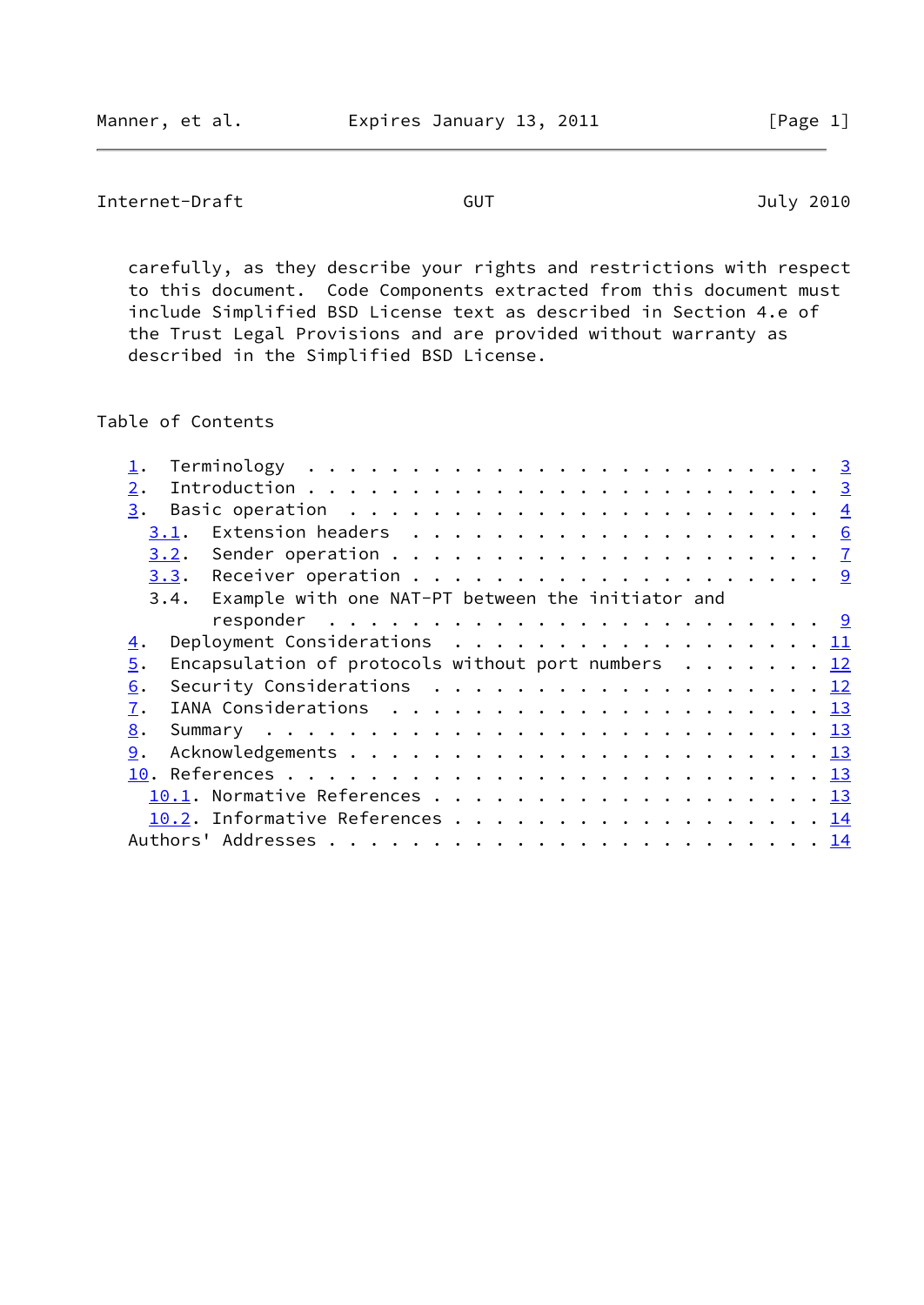Manner, et al. **Expires January 13, 2011** [Page 2]

<span id="page-2-1"></span>Internet-Draft GUT July 2010

<span id="page-2-0"></span>[1](#page-2-0). Terminology

 The key words "MUST", "MUST NOT", "REQUIRED", "SHALL", "SHALL NOT", "SHOULD", "SHOULD NOT", "RECOMMENDED", "MAY", and "OPTIONAL" in this document are to be interpreted as described in [BCP 14](https://datatracker.ietf.org/doc/pdf/bcp14), [RFC 2119](https://datatracker.ietf.org/doc/pdf/rfc2119) [\[RFC2119](https://datatracker.ietf.org/doc/pdf/rfc2119)].

In addition, we use the following terms:

 Native: the IP protocol that will, or has been, encapsulated by GUT, e.g., DCCP, SCTP, etc., even protocols like ICMP or RSVP. We also refer to native IP packet as the IP packet that carries the native IP protocol.

 Initiator: the node that has sent the first packet belonging to an exchange by the native protocol.

 Responder: the node that received the first packet of the native protocol.

 Data packet (D-packet): a GUT packet that carries an encapsulated native protocol.

 Control packet (C-packet): a GUT packet that carries only extension header(s).

 Data-Control packet (DC-packet): a GUT packet that carries an encapsulated native protocol and an extension header.

## <span id="page-2-2"></span>[2](#page-2-2). Introduction

 New IP paylods, e.g., transport layer technologies, such as SCTP [\[RFC4960](https://datatracker.ietf.org/doc/pdf/rfc4960)] and DCCP [[RFC4340\]](https://datatracker.ietf.org/doc/pdf/rfc4340), have well-known problems with deployment on the Internet. Firewalls drop IP packets with unknown (too new) transport protocol types or protocol extensions, e.g., TCP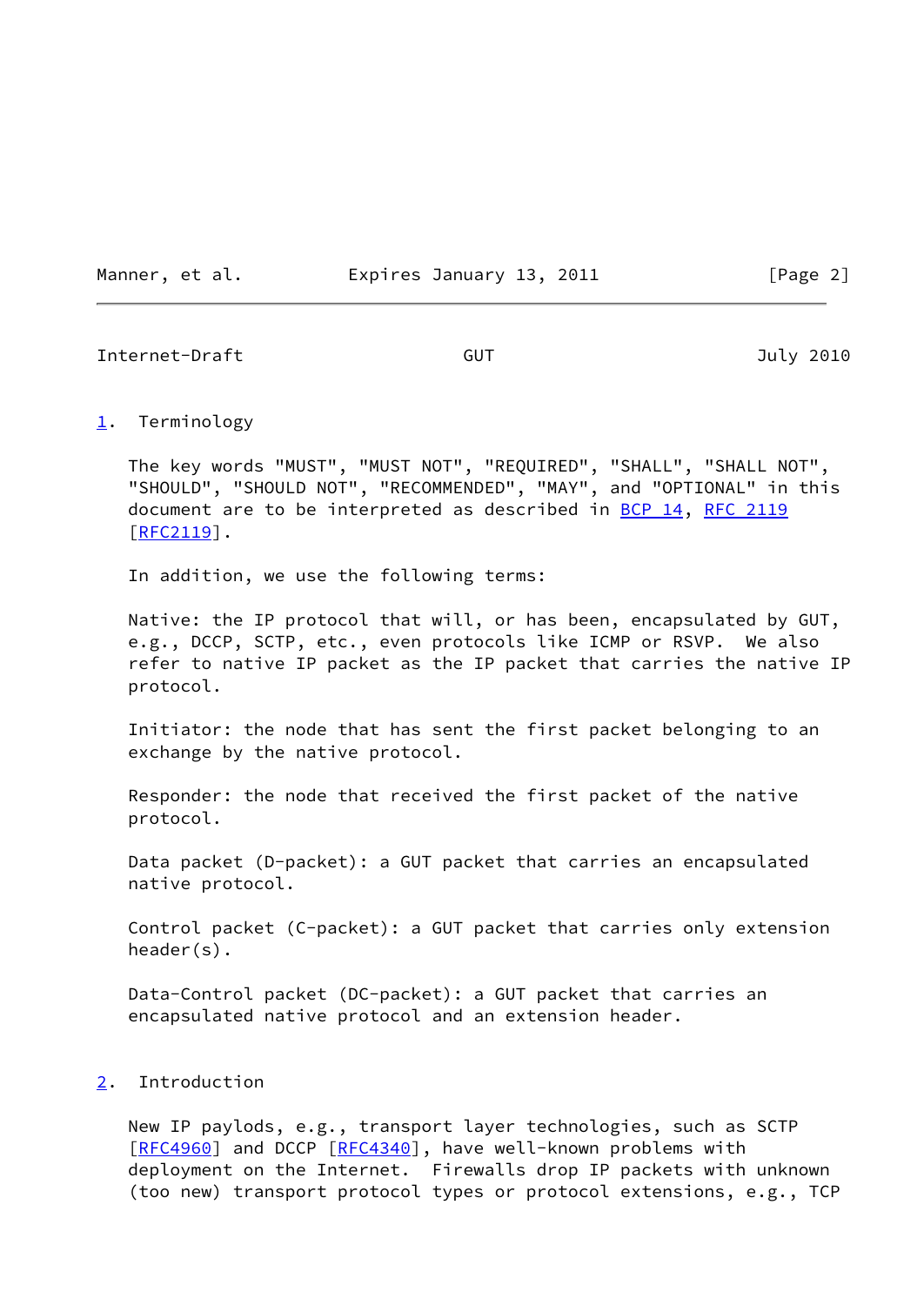options, and NAT boxes do not know how to translate these protocols.

 Tunnelling over UDP has often been mentioned as a means to traverse middleboxes. Mostly the solutions are ad-hoc and protocol-specific. In order to make deployment of UDP tunnelling at least somewhat consistent, this document proposes a simple mechanism to realise the goal. The benefit is that with a generic solution we avoid the need to define tunneling specifications for each IP protocol separately. The fundamental goal of GUT is to mitigate the problem of existing NATs and firewalls, while still allowing middleboxes that deliberately want to block to do so.

| Manner, et al. | Expires January 13, 2011 |  | [Page 3] |
|----------------|--------------------------|--|----------|
|----------------|--------------------------|--|----------|

<span id="page-3-1"></span>Internet-Draft GUT GUT July 2010

 The basic idea of GUT is to encapsulate the native transport protocol and its payload (in general the whole IP payload) within a UDP packet destined to the well-known port GUT\_P. Between the outer UDP header and the inner transport header, we have a 4-byte GUT header that carries information about the encapsulated protocol to help decapsulation on the receiving side. GUT also introduces extension headers.

 GUT does not specify, nor need, a specific tunnel setup protocol. It just encapsulates the native protocol and its payload - to any middlebox on the way this looks like a normal UDP flow to port GUT\_P.

In other words, this specification, i.e, GUT, only defines

- 1. The encapsulation of the native IP payload,
- 2. The GUT header structure and content, and
- 3. The state machine on the initiator and responder sides.

 If the native protocol has a handshake or any back-and-forth messaging, these are run automatically within the UDP-tunnel created by GUT: GUT is meant to be fully transparent to the native protocol. Note that GUT can also tunnel protocol types which do not have any port informations, such as RSVP or ICMP. The GUT encapsulation is agnostic to the IP protocol version being used (IPv4 or IPv6).

<span id="page-3-0"></span>[3](#page-3-0). Basic operation

The basic idea of the protocol is to encapsulate the problematic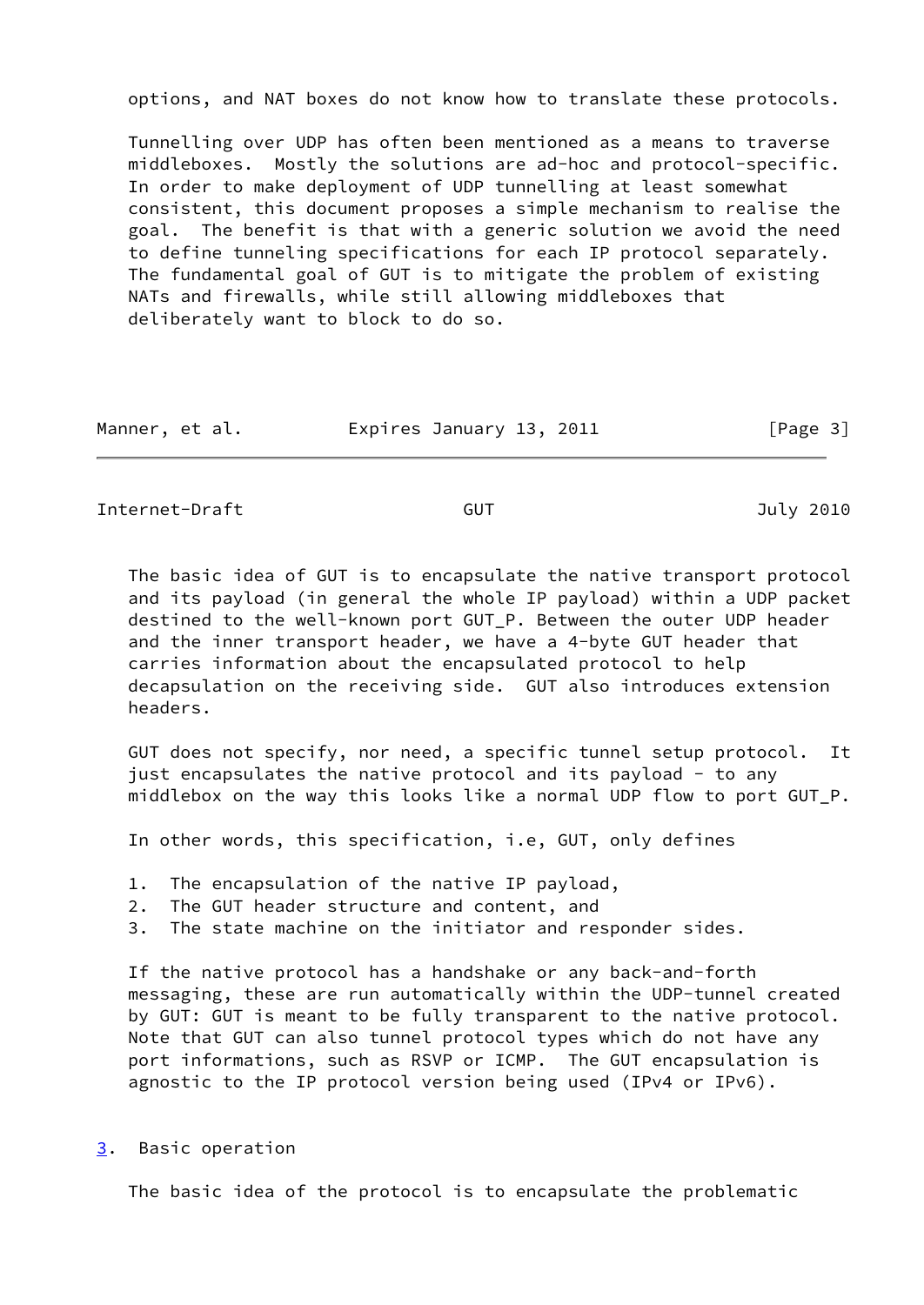native IP payload within a UDP header and send the packet to a well known UDP port GUT\_P - any return packets from the responder will be tunneled to the UDP source port used by the initiator. The responder will get the UDP packets, check the encapsulated payload and evaluate if it wants to receive the packet, reconstruct the native IP packet, and forward it for further processing within the network stack; GUT is not meant to bypass explicit firewall rules and configuration. Figure 1 shows the encapsulation.

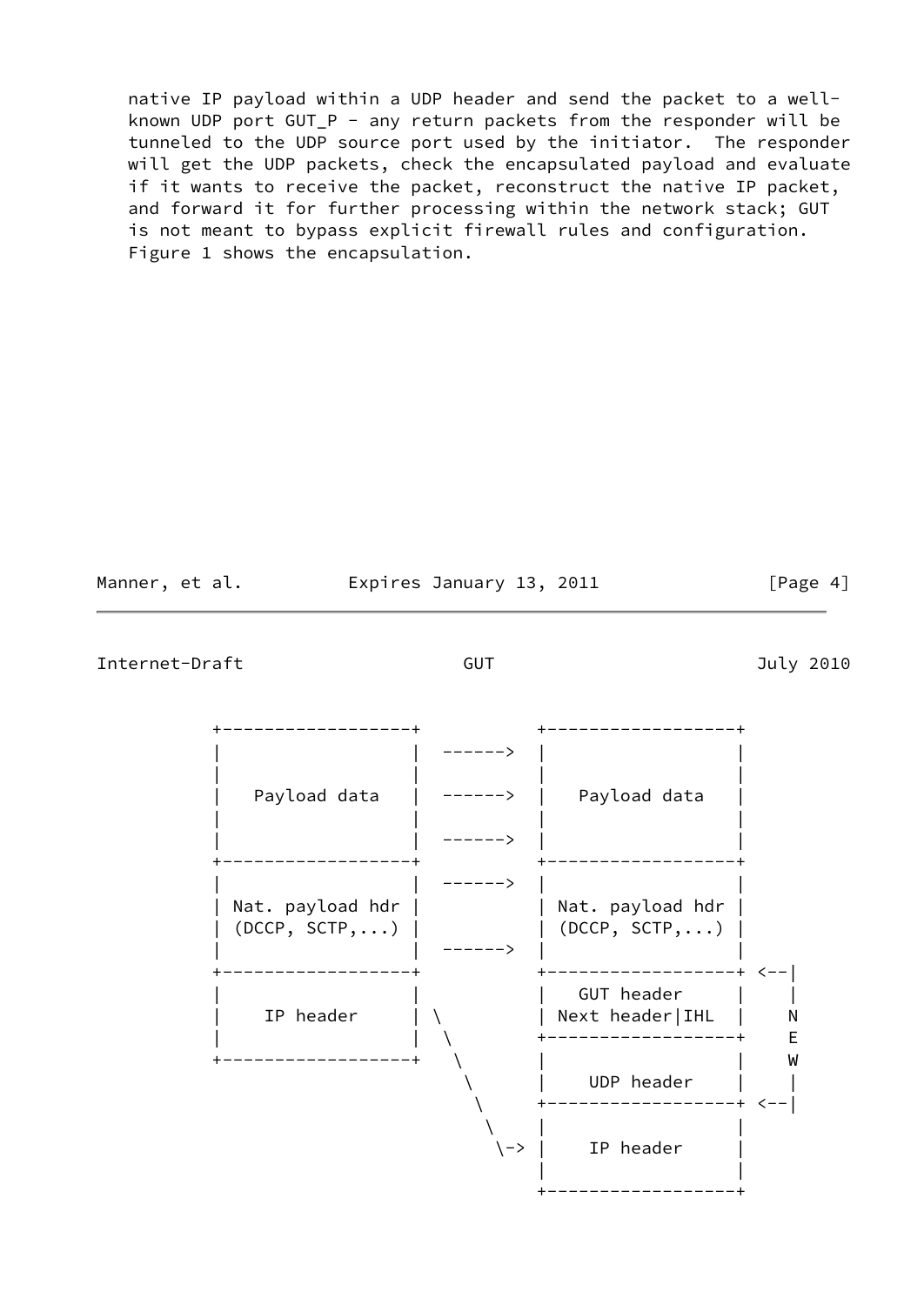## Figure 1: GUT encapsulation

 The GUT header is 32 bits and carries three pieces of information that enable reconstructing the native IP packet and perform checksum calculations.

 1. The GUT Header Length (12 bits) gives the length in bytes of the headers after the 4-byte GUT header and before the encapsulated payload. Any IP option headers encapsulated from the native IP packet are included. The GUT header itself is not included. Thus, a value of 0 indicates straight encapsulation, no headers between the GUT header and the encapsulated protocol.

 2. The IPv4 Header Length (IHL, 4 bits) field from the native IPv4 packet.

 3. The IP protocol number (next header, 8 bits) of the native IP packet (v4 and v6). The value 255 is used to indicate a GUT extension header (this value is Reserved in the IP protocol numbers registry). Thus, all extension headers carry the same Next header value but a different internal type.

The first 8-bit field is currently unused.

<span id="page-5-1"></span>

| Manner, et al. | Expires January 13, 2011                                        | [Page 5]    |
|----------------|-----------------------------------------------------------------|-------------|
| Internet-Draft | GUT                                                             | July 2010   |
| $\Theta$       | 0 1 2 3 4 5 6 7 8 9 0 1 2 3 4 5 6 7 8 9 0 1 2 3 4 5 6 7 8 9 0 1 |             |
| Reserved       | GUT Header Length<br>  IHL                                      | Next header |

Figure 2: GUT header

<span id="page-5-0"></span>[3.1](#page-5-0). Extension headers

 In addition to the GUT main header, we define extendion headers, objects. An extension header can be added into a GUT packet carrying an encapsulated native protocol frame, or it can be sent standalone,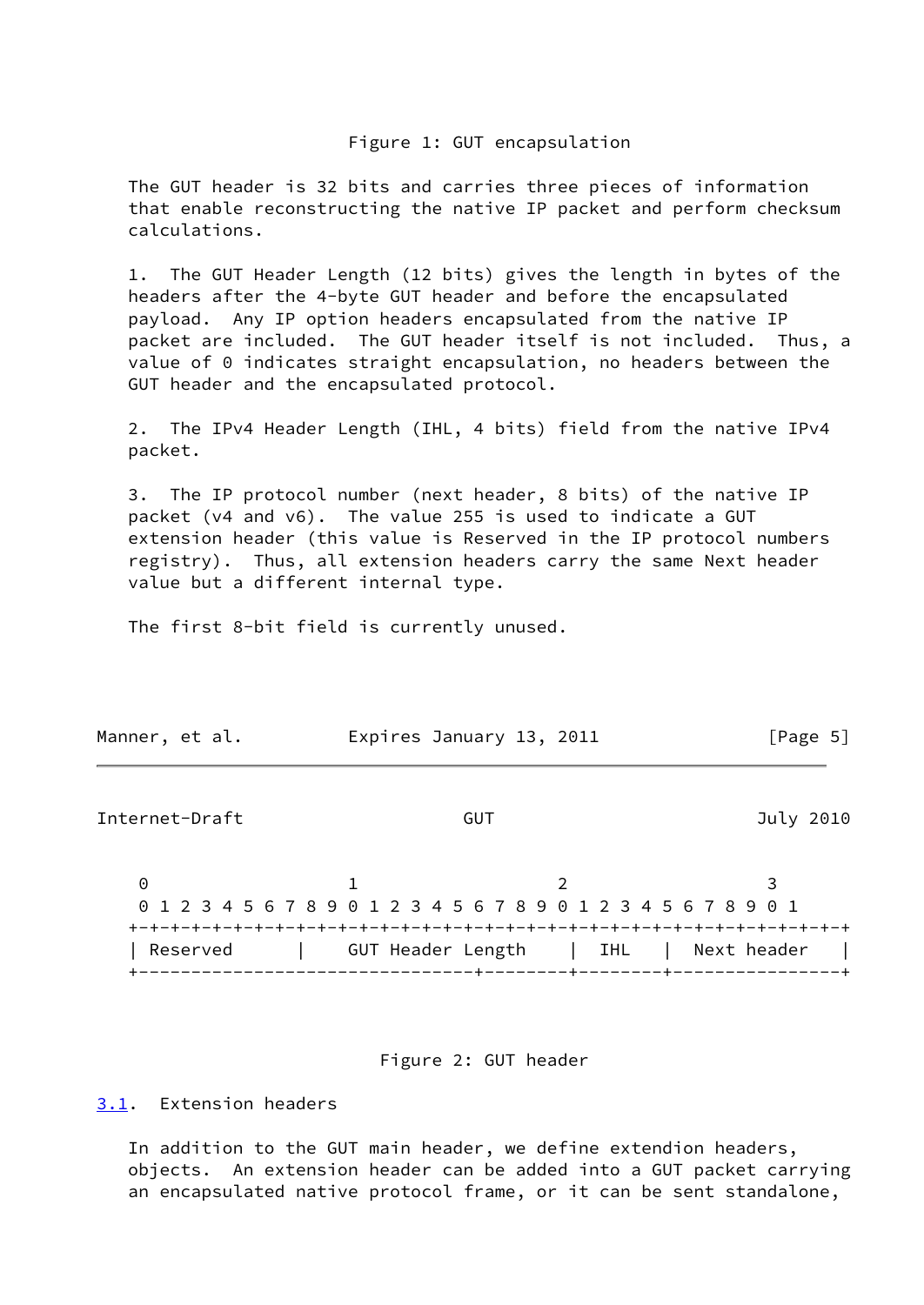without an actual native protocol, i.e., below the GUT header we have one or more extension headers but no further payload. Any extension headers MUST be appended straight after the GUT main header and before any encapsulated native protocol.

 Each extendion header begins with a fixed 32-bit part giving the object Type and object Length and Next header. This is followed by the object Value, which is a whole number of 32-bit words long.

| $(\cdot)$ |                                                                 |                                         |             |
|-----------|-----------------------------------------------------------------|-----------------------------------------|-------------|
|           | 0 1 2 3 4 5 6 7 8 9 0 1 2 3 4 5 6 7 8 9 0 1 2 3 4 5 6 7 8 9 0 1 |                                         |             |
|           |                                                                 |                                         |             |
| E r r r   | Type<br><b>Contract Contract</b>                                | Length                                  | Next header |
|           | --+-+-+-+-+-+-+-+-+-+-+-+-+                                     |                                         |             |
|           |                                                                 | Value                                   |             |
|           |                                                                 | +-+-+-+-+-+-+-+-+-+-+-+-+-+-+-+-+-+-+-+ |             |

### Figure 3: Extension header structure

 E flag (extensibility): A value of "0" indicates that if the object is not understood, the whole GUT packet must be silently discarded. A value of "1" indicates that the unknown object can simply be ignored and the rest of the packet processed as usual.

Type (12 bits): An IANA-assigned identifier for the type of object.

 Length (12 bits): Length has units of 32-bit words, and measures the length of Value. If there is no Value, Length equals 0. If the Length is not consistent with the contents of the object, the message MUST be discarded.

| Manner, et al. | Expires January 13, 2011 | [Page 6] |
|----------------|--------------------------|----------|
|                |                          |          |

<span id="page-6-0"></span>Internet-Draft GUT GUT July 2010

 Value (variable): Value is (therefore) a whole number of 32 bit words. If there is any padding required, the length and location are be defined by the object-specific format information; objects which contain variable length (e.g. string) types may need to include additional length subfields to do so.

 This specification introduces three extension headers. All these extension headers are sent as Control packets, i.e., without an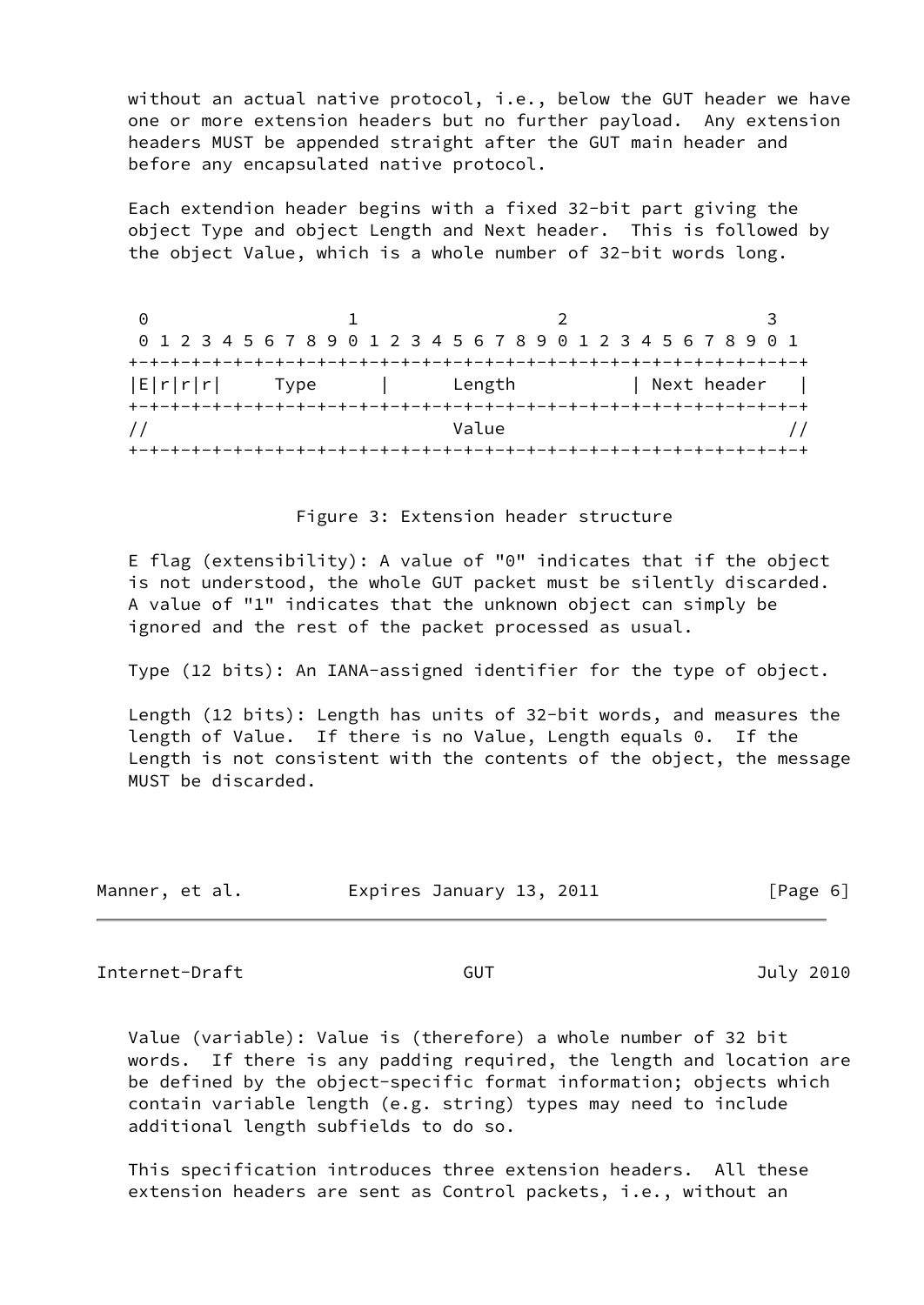encapsulated native protocol.

 o TEST: to test if the responder supports GUT. o TEST-REPLY: a reply to a TEST.

 A TEST object can be sent to check whether the receiving host supports GUT. The Responder SHOULD reply with a TEST-REPLY if it supports GUT. A TEST object MAY carry a Value field giving a nonce that should be send back in the TEST-REPLY. A nonce MUST be copied to the TEST-REPLY if the Responder is going to answer the TEST. The Responder MUST NOT store a flow state when receiving a TEST message. The TEST handshake is a similar function than the ICMP ECHO, i.e., both can be used to test if the other end point is alive (without assurance, though, since replying is voluntary).

o KEEPALIVE: to maintain a flow state on a middlebox.

 A native protocol, e.g., a TCP flow, may be using keepalive messages to maintain middlebox states for a flow. Since GUT makes the native flow appear to be UDP, the timeouts of the native flow may be longer than what the middlebox is configured to use for a UDP flow. A GUT node MAY send KEEPALIVE headers in Control packets to maintain the state in middleboxes on the path. A GUT node that receives KEEPALIVE Control packets MUST discard them. The keepalives are always associated to a certain unique GUT flow. Therefore, the receiver MAY use the keepalives as an indication that the native protocol flow is still active and thus maintain it's own states for the flow.

# <span id="page-7-0"></span>[3.2](#page-7-0). Sender operation

 In implementation terms, the GUT process running on a host or router (proxy) receives the native IP packet, the whole packet including the IP header, grabs the bytes immediately after the native IP static header, adds a UDP and GUT header, and sends the packet to the destination indicated in the received IP packet. Header checksums are recalculated and IP options are encapsulated.

 The sender MAY limit the UDP checksum coverage to just the octets outside the native transport header, i.e., not include the encapsulated payload. This is purely for efficiency - to avoid

| Manner, et al. | Expires January 13, 2011 | [Page 7] |
|----------------|--------------------------|----------|
|----------------|--------------------------|----------|

Internet-Draft GUT July 2010

running the whole payload through the checksum calculation twice -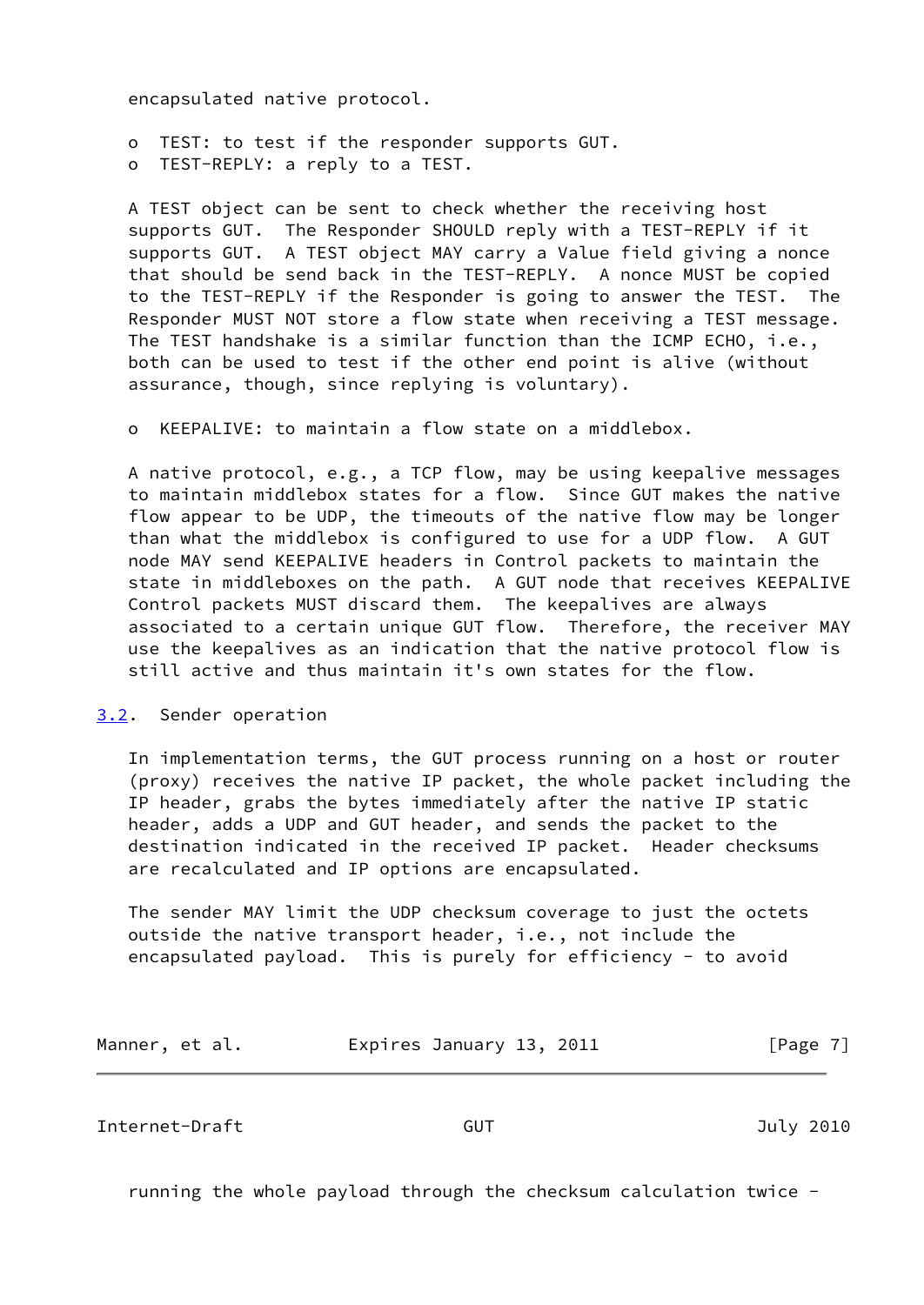with all the memory shifts that will entail.

 The source port in the UDP header MAY be chosen freely, although if the native encapsulated protocol had a notion of port numbers, the sender SHOULD choose the same source port (note that the source port may already be used by another process, thus the processing may have to choose another port number). The IP header indicates a UDP transport, the GUT header is the first 4 bytes of the UDP payload. The Total Length field in the IP header gives the length of the whole datagram including the encapsulated transport protocol packet. The GUT IP header length gives the length of any encapsulated IPv4 Options; this value is actually copied directly from the native IP packet.

The current value of GUT\_P is 4887 (rule of thumb 1-800-GUTP)

 The GUT daemon is not considered as an IP hop, thus, when the sender builds the IP header, it MUST use the TTL from the native IP packet. Similarly any ECN and DSCP bits are copied from the native IP packet to the outgoing IP packet.

 GUT adds 12 octets of headers (UDP+GUT) which may cause fragmentation to happen. GUT is meant as transparent a functionality as possible. Thus, in principle GUT relies on the network stack to do IP packet fragmentation and reassembly.

 If the native IP packet had IP options, those are preserved within the GUT encapsulation. Here the processing must store the original IHL-field from the native IPv4 packet to be used on the responder side for building the native IP packet properly.

 It is possible, that the sender gets fragmented IP packets from the network stack to be GUT-encapsulated. In such case, the GUT process MUST reassemble the whole IP packet before adding the UDP and GUT header. The subsequent packet is given back to the network stack for transmission, and may be fragmented at that point to fit the MTU of the link. The initiator may decide to use Path MTU Discovery when the first packet of a flow is received for encapsulation, yet, this will add a delay to the transmission of the first packet and may result in the native protocol to react accordingly.

 The initiator has to store state, the 5-tuple or 3-tuple (or any information that enables tracking a particular flow), for each initiated GUT encapsulation. This state is needed for properly catching potential return packets of the native IP protocol from the responder (e.g. DCCP, SCTP). This state can be made to expire after a certain timeout, or an implementation can decide to monitor open

Manner, et al. **Expires January 13, 2011** [Page 8]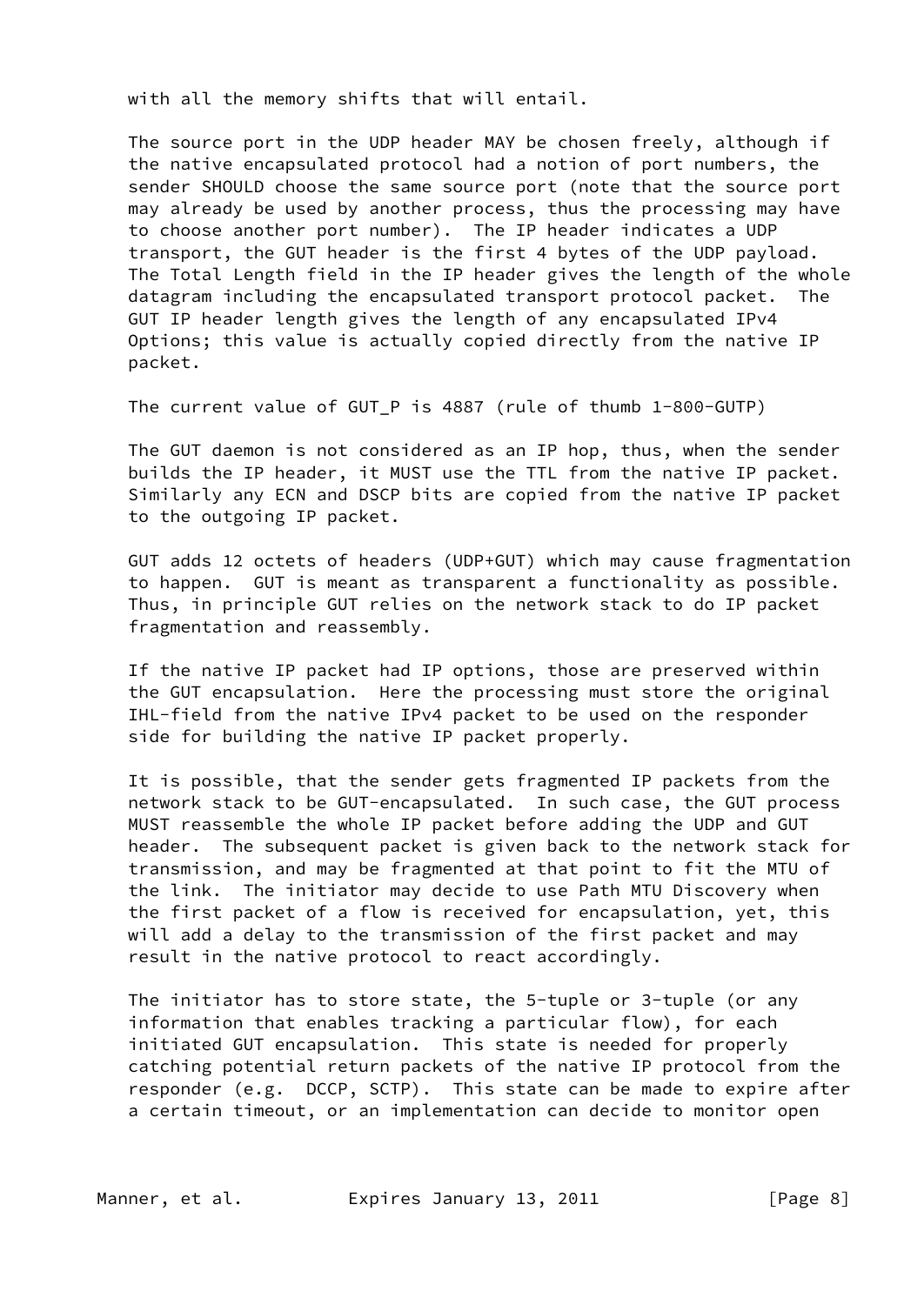<span id="page-9-1"></span> sockets in the operating system, and remove state of encapsulated native protocols that have their socket closed.

<span id="page-9-0"></span>[3.3](#page-9-0). Receiver operation

 On the receiver side (responder and initiator), the GUT service receives UDP packets, verifies the checksums, does further analysis about whether it wants to process the packet further, and either drops the packet or continues processing.

 GUT must be able to receive packets with two distinct destination port ranges:

GUT P port: this port number is seen when the packet was sent by a flow initiator. Any other UDP port: the flow initiator has chosen a source port number and if the encapsulated IP protocol included two-way messaging (e.g. a handshake, acknowledgement packets, etc.), it will receive return packets to this UDP port.

When the host receives packets to port GUT P, i.e., it is the destination of the flow, the responder, it MUST store the 5-tuple or 3-tuple (or any information that enables tracking a particular flow) of the encapsulated IP packet flow. This state information is needed to send back packets belonging to the same flow. An implementation may optimize the overall resource consumption of the state in GUT by omitting state information for flows where the source ports of the native- and UDP transport protocols match.

 After decapsulation of the 32-bit GUT header and the UDP header, the GUT processing reconstructs the native IP packet by using the received IP header fields but exchanges the encapsulated next header and IHL fields found in the GUT header. Then the rebuilt packet is injected into the network stack for further processing. Any checksums are recalculated. Any IP options will now be visible to the network stack.

 A responder should never receive fragmented IP packets since the operating system IP stack will take care of rebuilding the fragments into a full IP packet.

<span id="page-9-2"></span>[3.4](#page-9-2). Example with one NAT-PT between the initiator and responder

 The following figure describes how various protocol fields are mapped on a two-way IP packet flow. The example shows a DCCP-transfer going from A to B. The figure presents the content of IP packets as they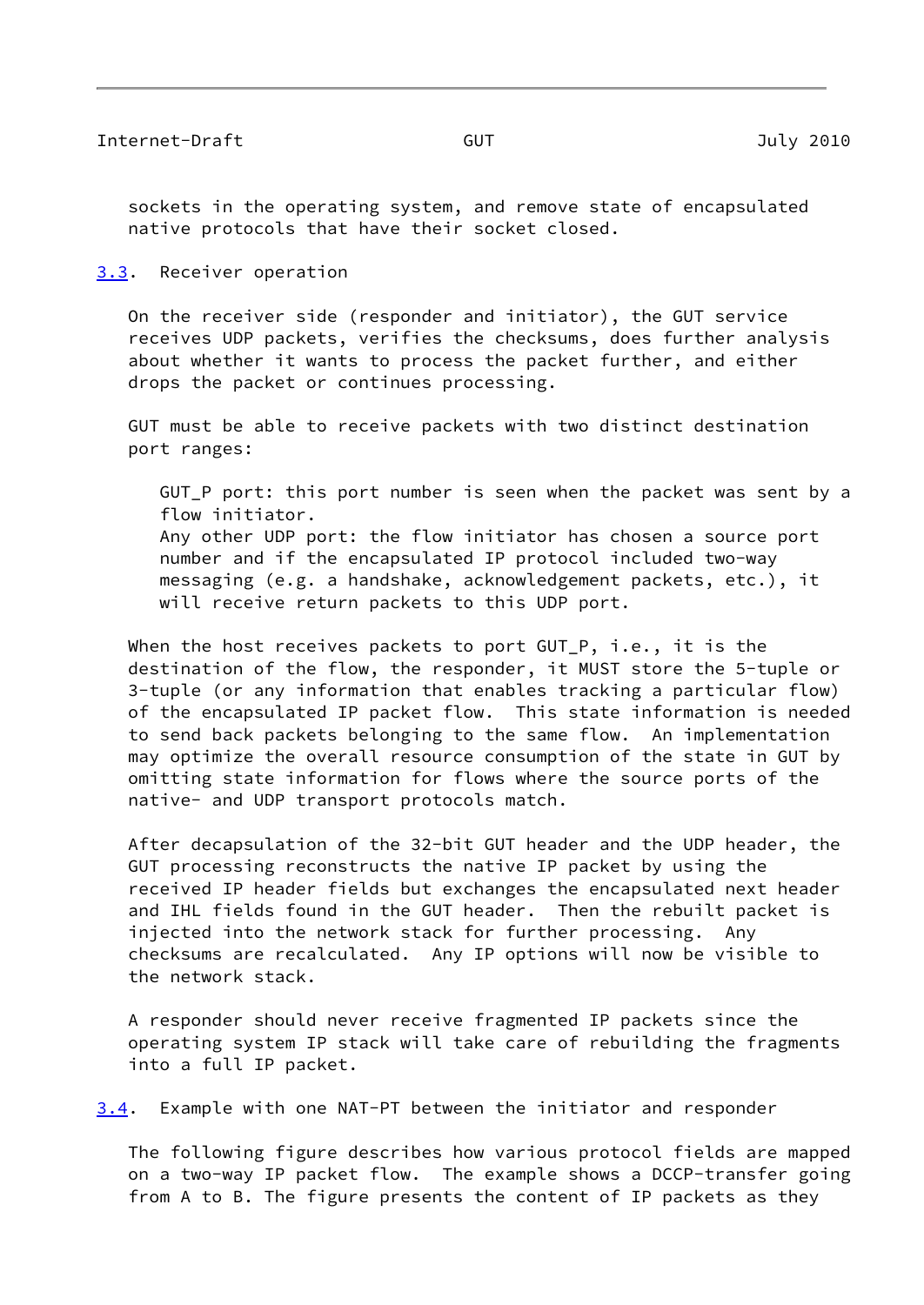are sent out from a component on the path. Note that if the encapsulated protocol does not have port numbers, the GUT processing

Manner, et al. **Expires January 13, 2011** [Page 9] Internet-Draft GUT GUT July 2010 is even simpler. [Source, IP A] [GUT@A] [NAT, ext IP C] [GUT@B] [Dest, IP B] ------------- Source A to destination B ------------------- 1. [IP: A->B, DCCP] 2. [DCCP: E->F] 3. [IP: A->B, UDP] 4. [UDP: E->GUT] 5. [GUT-hdr, DCCP] 6. [DCCP: E->F] 7. [IP: C->B, UDP] 8. [UDP: P->GUT] [GUT-hdr, DCCP] ... 9. [IP: C->B, DCCP] 10. [DCCP: E->F] ------------- Destination B to source A ------------------- 11. [IP: B->C,DCCP] 12. [DCCP: F->E] 13. [IP: B->C, UDP] 14. [UDP: GUT->P ] 15. [GUT-hdr, DCCP] 16. [DCCP: F->E] 17. [IP: B->A, UDP] 18. [UDP: GUT->E] ... 19. [IP: B->A, DCCP] 20. [DCCP: F->E] Figure 4: GUT encapsulation example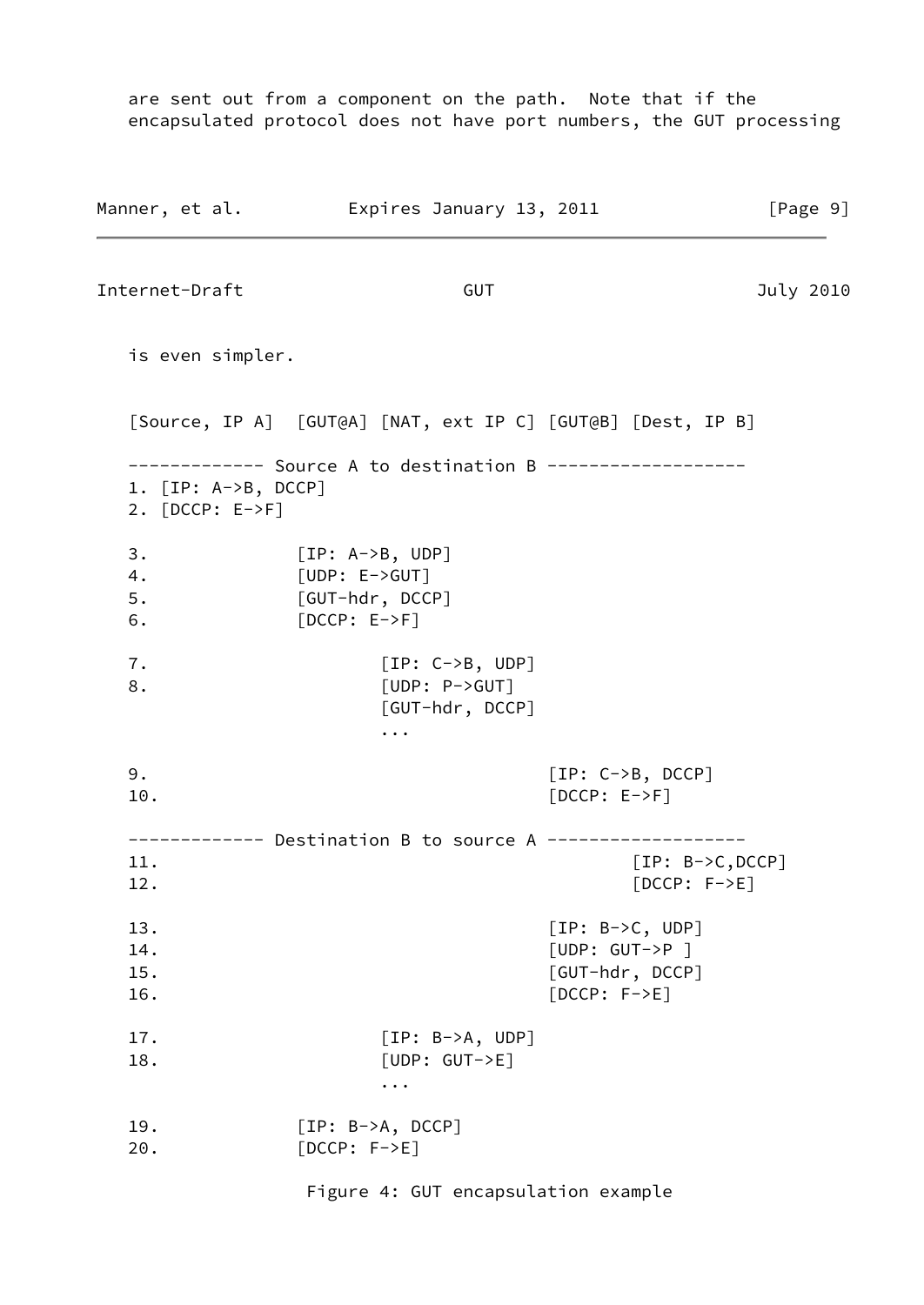- A few details from the figure above:
- o Line 4: the GUT process takes GUT\_P as the destination port, and chooses a source port based on the DCCP header.
- o Line 8: the NAT may choose a new source port P, instead of E, and rewrite the UDP header.

Manner, et al. **Expires January 13, 2011** [Page 10]

## <span id="page-11-1"></span>Internet-Draft GUT GUT July 2010

- o Line 10: before giving the packet to the local IP stack, the GUT process takes note of the source IP and port numbers, and the encapsulated protocol.
- o Line 11-12: the tunneled protocol has not seen the GUT encapsulation, thus, it will use the native port numbers in the reverse traffic.
- o Lines 13-16: the GUT process has earlier stored state about the flow, knows now that the packet is for an existing stream, and can direct the flow to the right destination port "P", instead of sending it to GUT\_P, as if the packet belonged to a new stream.

## <span id="page-11-0"></span>[4](#page-11-0). Deployment Considerations

 The basic goal of GUT is to look like generic UDP messaging to any middlebox on the path. If the native transport protocol has support for congestion control, GUT encapsulated packets that are lost will trigger the native transport to react.

 As GUT-encapsulated traffic looks like an ordinary stream of UDP packets, existing NAT traversal protocols and techniques work out of the box. For example, a responder GUT-daemon can, when needed, maintain the GUT\_P open at the NAT using any suitable NAT-traversal protocol. The KEEPALIVE extension header in Control packets may also be used to maintain the state on middleboxes.

 GUT was originally designed to be used for host-to-host communication. Yet, nothing actually prohibits to have a network node that takes the IP packets coming from a host, and tunnels them through GUT. Similarly, a network node on the receiving side of the connection can decapsulate the packets before they actually hit the receiving end-host, so essentially making a GUT-proxy service.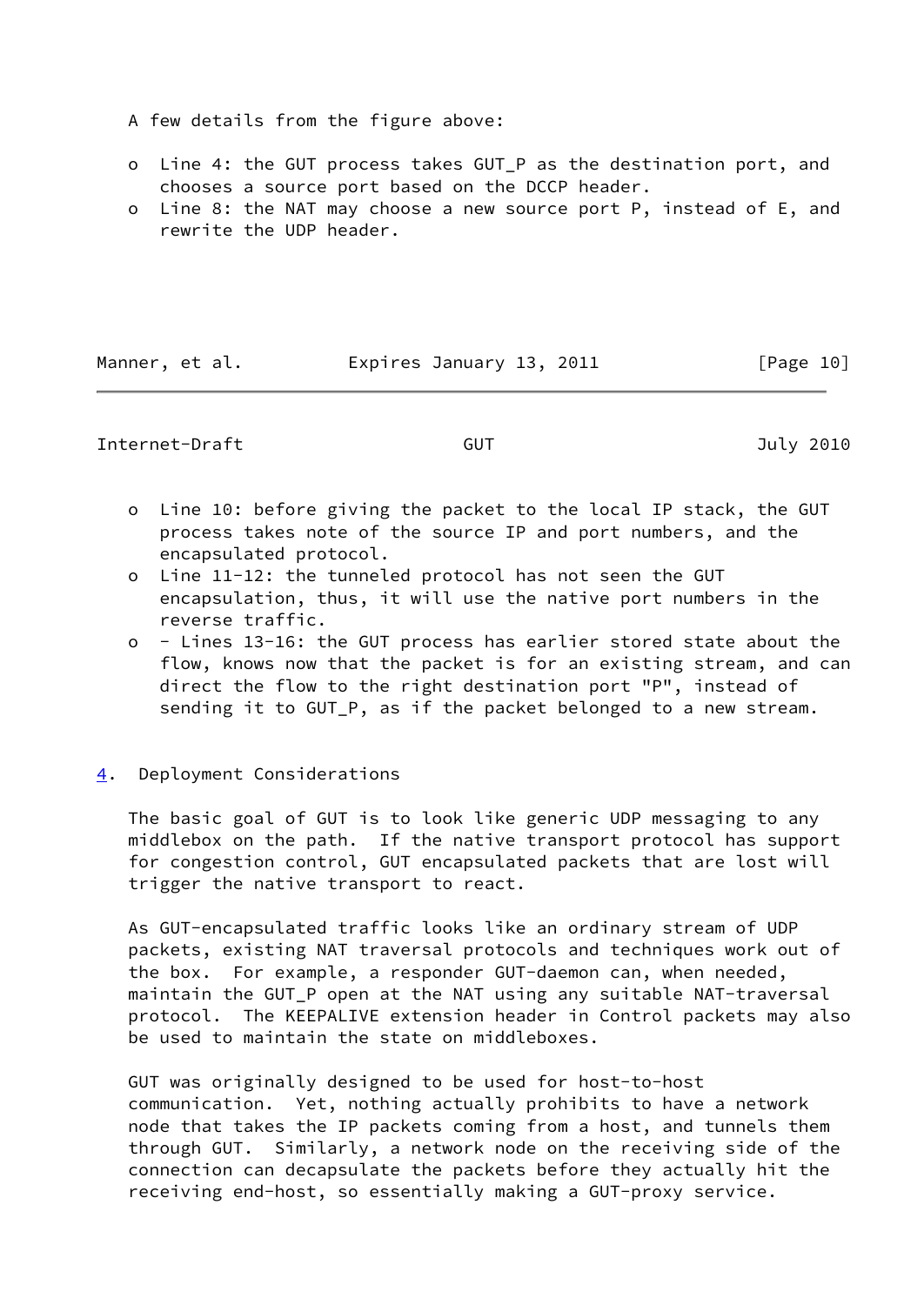There is yet one critical issue to consider, namely when to encapsulate a transport protocol in GUT, and when not. GUT introduces the TEST/TEST-REPLY handshake that can be used to verify if the receiver has support for GUT; the TEST extension header could be sent at the same time as the initial packet of a native protocol. When using a TEST Control packet, the Initiator may get back an ICMP port unreachable ICMP message. This is a clear indication that GUT is not supported by the receiver.

 A further option is to trigger GUT when replies to a transport protocol Y's connection initiation are not received within a given timeout. Using GUT can also be a configuration parameter, say, e.g., the host always encapsulates DCCP packets into GUT; this operation is fully transparent to the inner transport protocol.

|  | Manner, et al. | Expires January 13, 2011 | [Page 11] |
|--|----------------|--------------------------|-----------|
|--|----------------|--------------------------|-----------|

<span id="page-12-1"></span>Internet-Draft GUT GUT July 2010

 This document does not try to define all potential cases and triggers that might result in an initiator to employ GUT for a certain flow. The actual triggers will emerge as GUT is experimented with.

<span id="page-12-0"></span>[5](#page-12-0). Encapsulation of protocols without port numbers

 GUT is originally designed to counter the problems of deploying relatively new transport protocols on existing Internet. Yet, GUT can also be used to encapsulate any other protocol, e.g., RSVP or HTP.

 Note that some protocols may not involve port numbers, e.g., RSVP. In such cases, GUT is free to choose a random port for the initiator's port number; the responder's port is always GUT\_P.

<span id="page-12-2"></span>[6](#page-12-2). Security Considerations

 In general GUT has the same security concerns as the IP protocol it encapsulates. For example, if the encapsulated protocol can be harmed by injecting false packets into the stream, GUT can not prohibit this.

The main additional concern GUT introduces is the increased state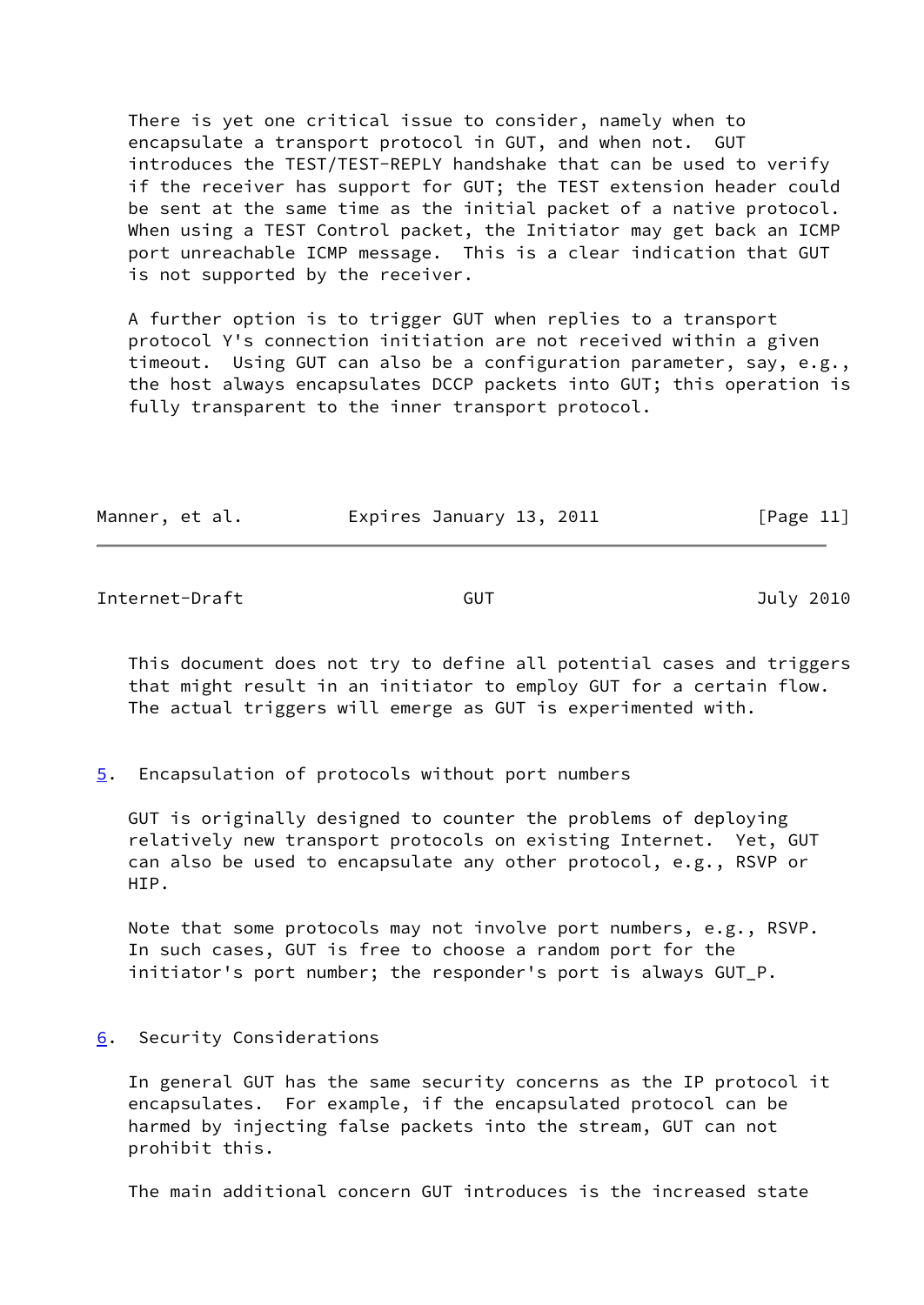needed to properly tunnel packets back-and-forth. Yet, here an implementation SHOULD analyze the encapsulated IP protocol and drop the packet, without storing state, if it does not match the expectations. For example, if the host does not have a transport port open at the indicated destination port, GUT SHOULD drop the packet silently. Also, in case the native IP packet flow does not have a notion of port numbers to enable more accurate matching of pakcets, an implementation may consider storing more information about the flow that just the 3-tuple. This has the downside that GUT must be more aware of each individual native IP protocol - currently GUT basically only needs to know if the native protocol has a notion of port numbers or not; thus, a GUT implementation only needs special treatment of native UDP, TCP, SCTP and DCCP packet flows.

 Packets belonging to a GUT encapsulated flow will go through a firewall processing twice, (1) once when the IP packet arrives, either locally or from the network, and before it is given to GUT, and (2) when GUT sends out the encapsulated IP protocol inside UDP.

 GUT itself does not employ any security functions for content protection. Yet, one could use any one-way mechanism, or purely rely on the security functions of the inner payload. If security measures are used on GUT, it should be a one-way scheme, which does not rely

| Manner, et al. | Expires January 13, 2011 | [Page 12] |
|----------------|--------------------------|-----------|
|                |                          |           |

<span id="page-13-1"></span>Internet-Draft GUT GUT 3010

 on back-and-forth signalling; we don't want to force two-way signaling within GUT, this may or may not happen due to the inner protocol being tunneled.

 The TEST/TEST-REPLY hanshake can be used for DoS attacks. Therefore, the Responder SHOULD employ rate limitation when answering TEST Control packets.

<span id="page-13-0"></span>[7](#page-13-0). IANA Considerations

This document requests IANA to

 1. Allocate a new UDP port number GUT\_P as referred to in the document.

 2. Create a GUT extension headers repository and allocate three values for TEST, TEST-REPLY and KEEPALIVE. The values are 8 bits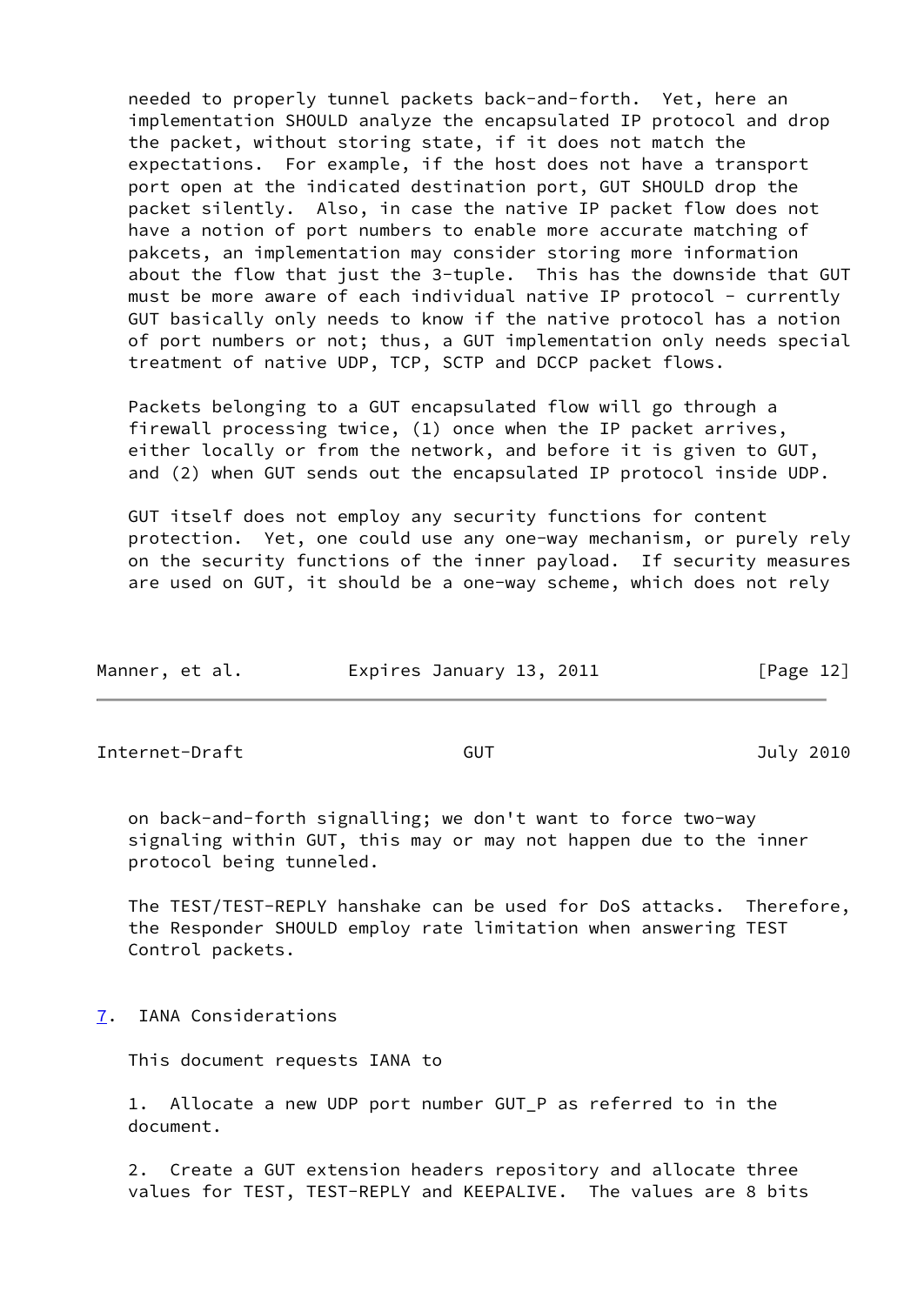long.

<span id="page-14-0"></span>[8](#page-14-0). Summary

 Essentially this document define a generic mechanism for tunneling any IP payload over a UDP tunnel. The benefits are:

- 1. Existing IP protocols, with or without port information, work without changes.
- 2. Deployment can be done on the end-host or a network proxy.
- 3. No changes are required for existing NAT and firewall devices.
- <span id="page-14-1"></span>[9](#page-14-1). Acknowledgements

 This work was partly performed and funded by Trilogy, a research project supported by the European Commission under its Seventh Framework Program (INFSOICT-216372).

 The authors thank Robert Hancock for various ideas behind the generic UDP tunneling concepts.

- <span id="page-14-2"></span>[10.](#page-14-2) References
- <span id="page-14-3"></span>[10.1](#page-14-3). Normative References
	- [RFC2119] Bradner, S., "Key words for use in RFCs to Indicate Requirement Levels", [BCP 14](https://datatracker.ietf.org/doc/pdf/bcp14), [RFC 2119](https://datatracker.ietf.org/doc/pdf/rfc2119), March 1997.

| Manner, et al. | Expires January 13, 2011 | [Page 13] |
|----------------|--------------------------|-----------|
|----------------|--------------------------|-----------|

<span id="page-14-5"></span>Internet-Draft GUT GUT 3010

<span id="page-14-4"></span>[10.2](#page-14-4). Informative References

 [RFC4340] Kohler, E., Handley, M., and S. Floyd, "Datagram Congestion Control Protocol (DCCP)", [RFC 4340](https://datatracker.ietf.org/doc/pdf/rfc4340), March 2006.

 [RFC4960] Stewart, R., "Stream Control Transmission Protocol", [RFC 4960,](https://datatracker.ietf.org/doc/pdf/rfc4960) September 2007.

Authors' Addresses